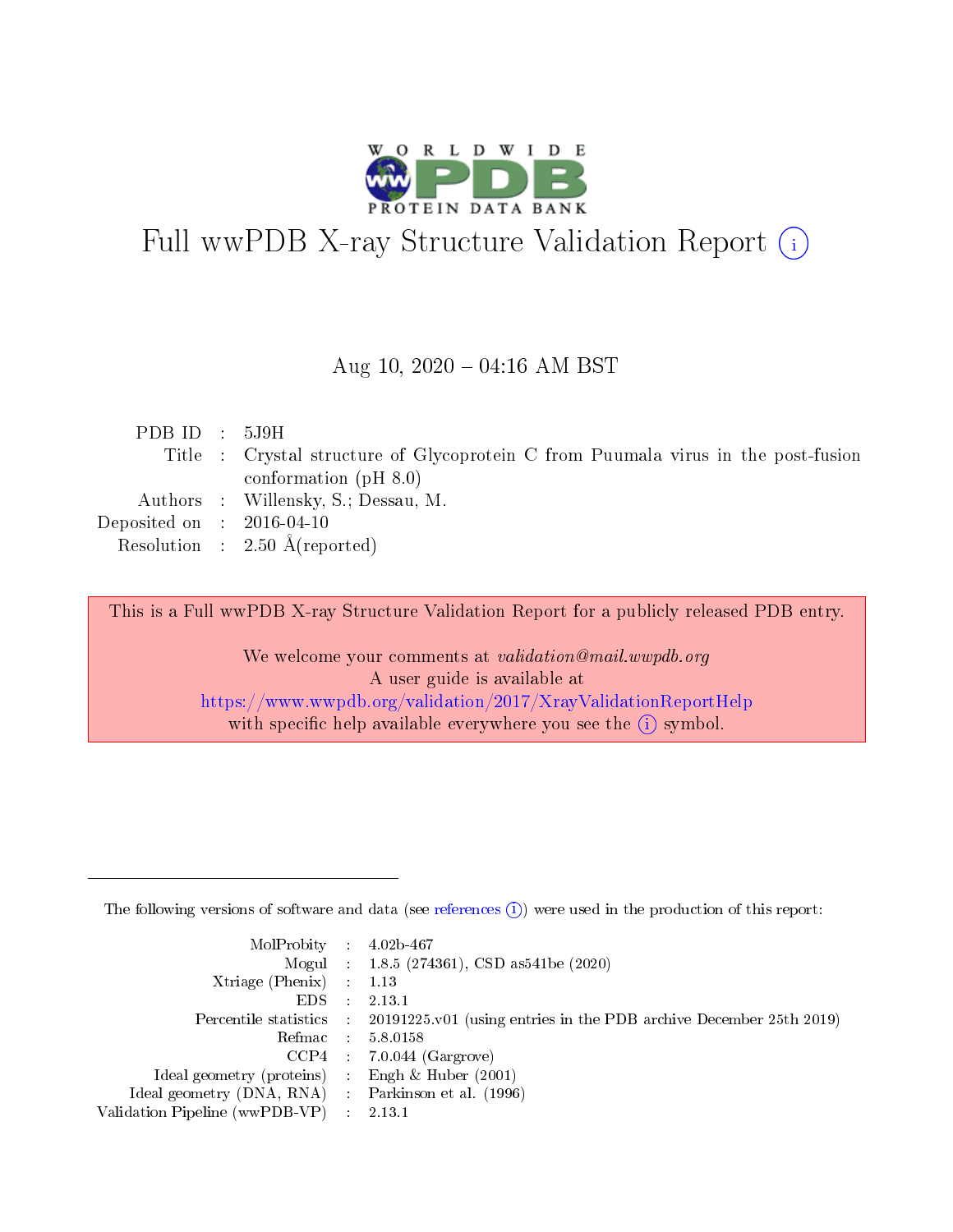# 1 [O](https://www.wwpdb.org/validation/2017/XrayValidationReportHelp#overall_quality)verall quality at a glance  $(i)$

The following experimental techniques were used to determine the structure: X-RAY DIFFRACTION

The reported resolution of this entry is 2.50 Å.

Percentile scores (ranging between 0-100) for global validation metrics of the entry are shown in the following graphic. The table shows the number of entries on which the scores are based.



| Metric                | Whole archive<br>$(\#\text{Entries})$ | Similar resolution<br>$(\#\text{Entries},\,\text{resolution}\,\,\text{range}(\textup{\AA}))$ |  |  |
|-----------------------|---------------------------------------|----------------------------------------------------------------------------------------------|--|--|
| $R_{free}$            | 130704                                | $4661(2.50-2.50)$                                                                            |  |  |
| Clashscore            | 141614                                | $5346$ $(2.50-2.50)$                                                                         |  |  |
| Ramachandran outliers | 138981                                | $5231 (2.50 - 2.50)$                                                                         |  |  |
| Sidechain outliers    | 138945                                | $5233(2.50-2.50)$                                                                            |  |  |
| RSRZ outliers         | 127900                                | $4559(2.50-2.50)$                                                                            |  |  |

The table below summarises the geometric issues observed across the polymeric chains and their fit to the electron density. The red, orange, yellow and green segments on the lower bar indicate the fraction of residues that contain outliers for  $>=3, 2, 1$  and 0 types of geometric quality criteria respectively. A grey segment represents the fraction of residues that are not modelled. The numeric value for each fraction is indicated below the corresponding segment, with a dot representing fractions  $\epsilon=5\%$  The upper red bar (where present) indicates the fraction of residues that have poor fit to the electron density. The numeric value is given above the bar.

| Mol | $C$ hain   Length | Quality of chain |          |  |  |  |  |
|-----|-------------------|------------------|----------|--|--|--|--|
|     | 448               | 7%<br>85%        | 8%<br>7% |  |  |  |  |
|     |                   | 67%              | 33%      |  |  |  |  |

The following table lists non-polymeric compounds, carbohydrate monomers and non-standard residues in protein, DNA, RNA chains that are outliers for geometric or electron-density-fit criteria:

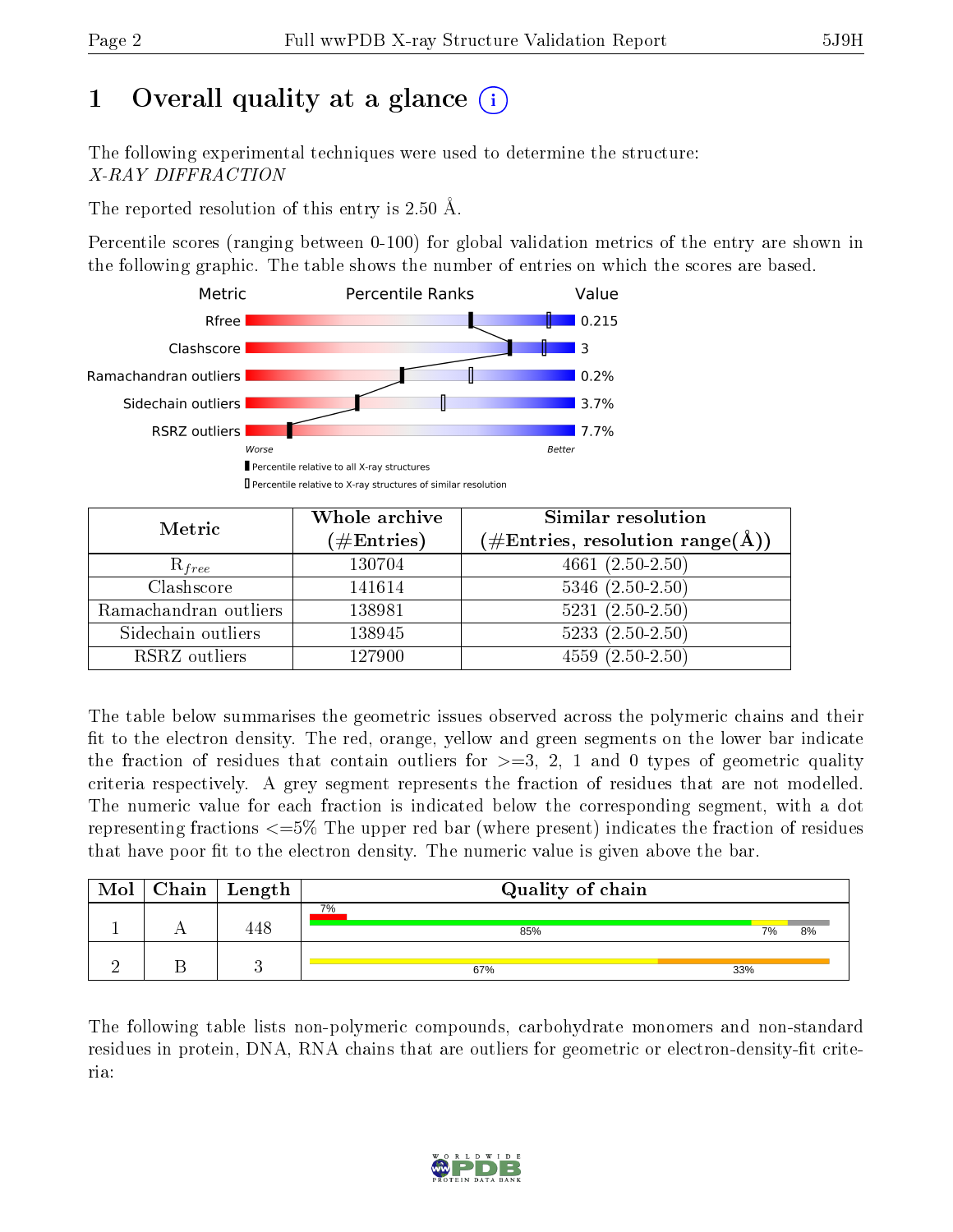|  |                 |  |  | Mol   Type   Chain   Res   Chirality   Geometry   Clashes   Electron density |
|--|-----------------|--|--|------------------------------------------------------------------------------|
|  | 2   NAG   B   2 |  |  |                                                                              |

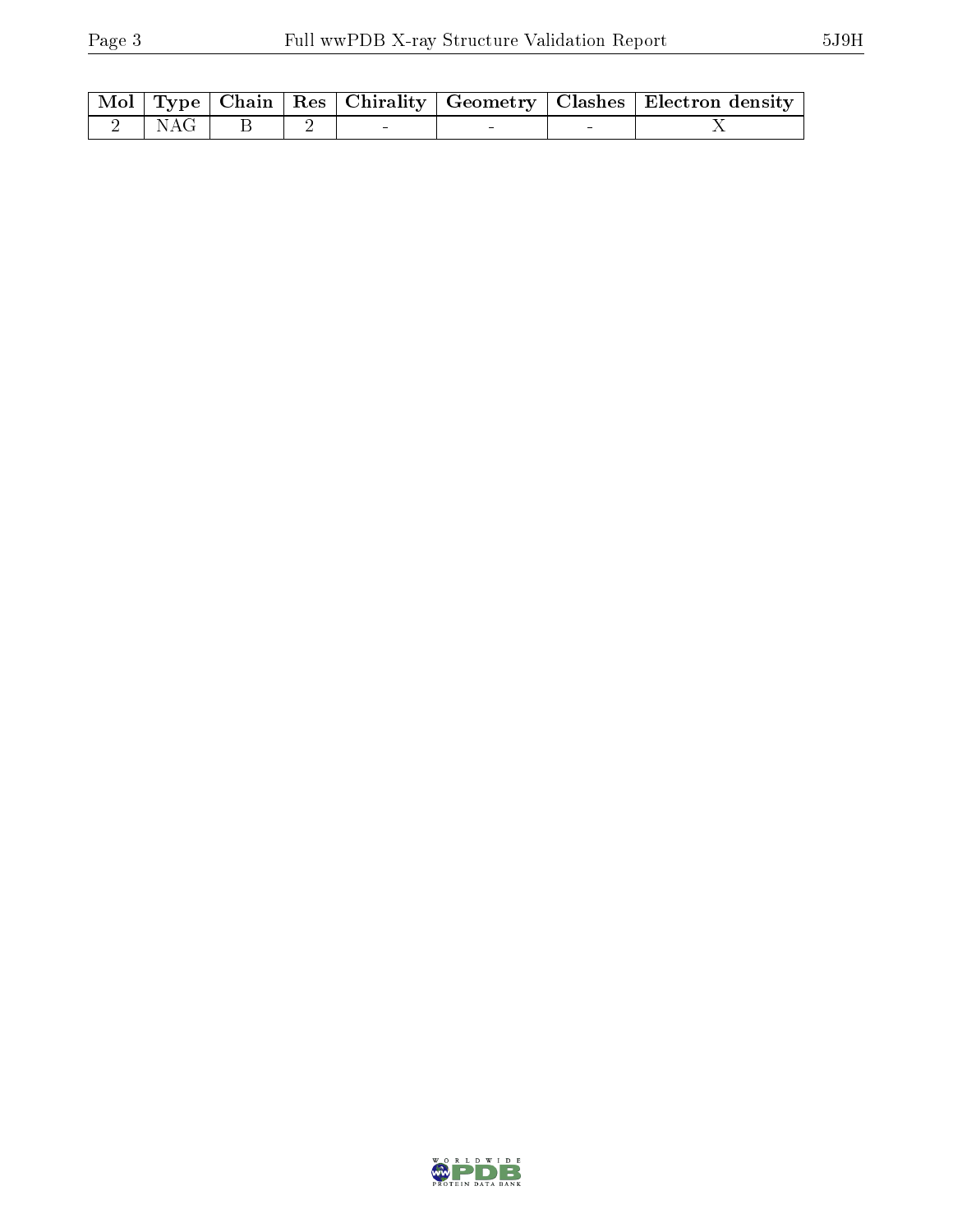# 2 Entry composition  $\left( \cdot \right)$

There are 4 unique types of molecules in this entry. The entry contains 3203 atoms, of which 0 are hydrogens and 0 are deuteriums.

In the tables below, the ZeroOcc column contains the number of atoms modelled with zero occupancy, the AltConf column contains the number of residues with at least one atom in alternate conformation and the Trace column contains the number of residues modelled with at most 2 atoms.

Molecule 1 is a protein called Envelopment polyprotein.

| Mol | $\pm$ Chain $^+$ | Residues | Atoms               |      |     |     |  | ZeroOcc∣ | $\mid$ AltConf $\mid$ Trace |  |
|-----|------------------|----------|---------------------|------|-----|-----|--|----------|-----------------------------|--|
|     |                  | 413      | $\rm Total$<br>3149 | 1982 | 529 | 607 |  |          |                             |  |

 $\bullet$  Molecule 2 is an oligosaccharide called beta-D-mannopyranose- $(1-4)$ -2-acetamido-2-deoxy-b eta-D-glucopyranose-(1-4)-2-acetamido-2-deoxy-beta-D-glucopyranose.



| Mol | Chain   Residues | Atoms     |         |  | $\mathsf{ZeroOcc} \mid \mathsf{AltConf} \mid \mathsf{Trace}$ |  |
|-----|------------------|-----------|---------|--|--------------------------------------------------------------|--|
|     |                  | Total C N | 22 2 15 |  |                                                              |  |

• Molecule 3 is SULFATE ION (three-letter code: SO4) (formula:  $O_4S$ ).



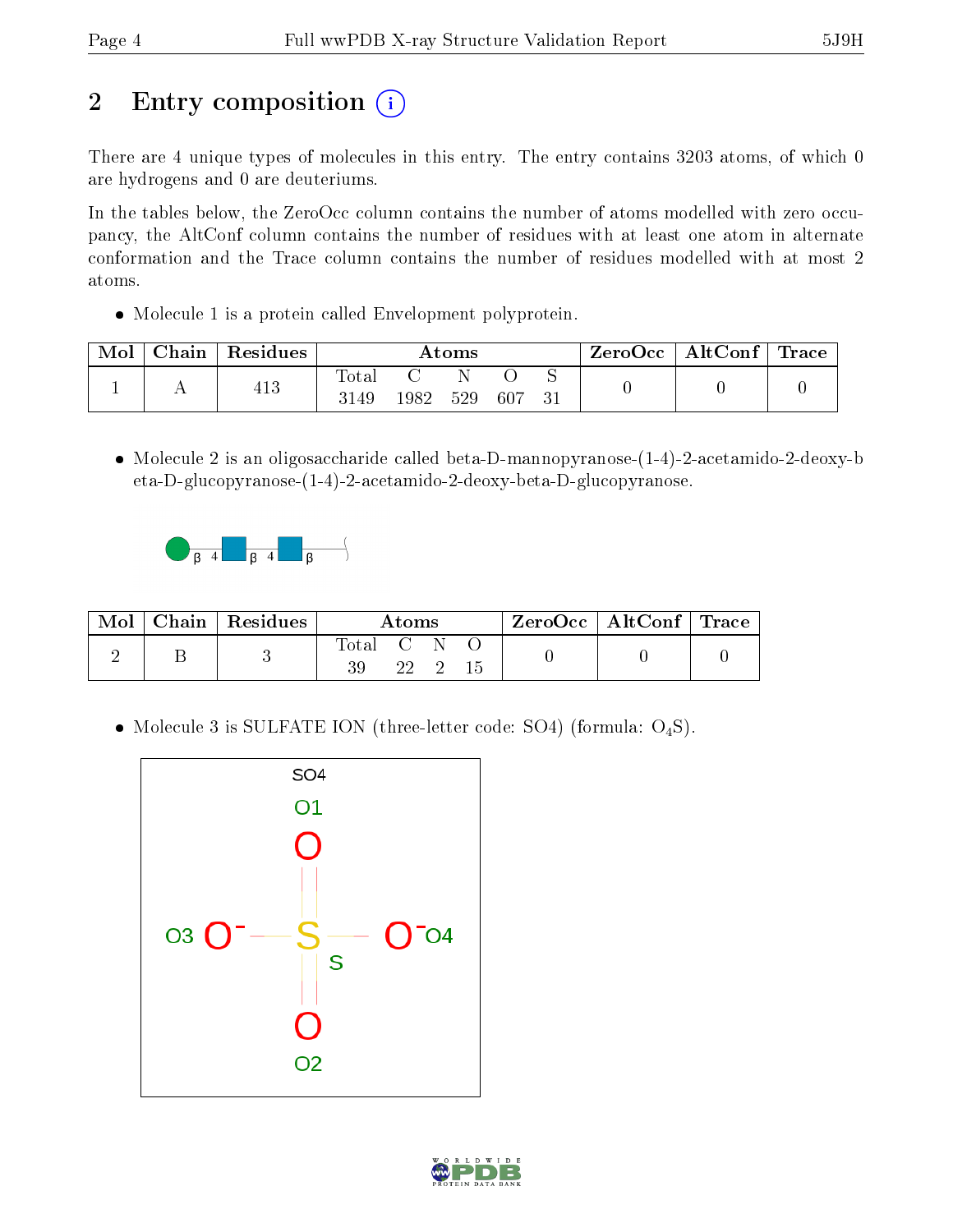|  | $\text{Mol}$   Chain   Residues | Atoms |  |  | $ZeroOcc$   AltConf |
|--|---------------------------------|-------|--|--|---------------------|
|  |                                 | Total |  |  |                     |

 $\bullet\,$  Molecule 4 is water.

| Mol | $\mid$ Chain $\mid$ Residues $\mid$ | Atoms | $ZeroOcc$   AltConf |  |
|-----|-------------------------------------|-------|---------------------|--|
|     |                                     | Fotal |                     |  |

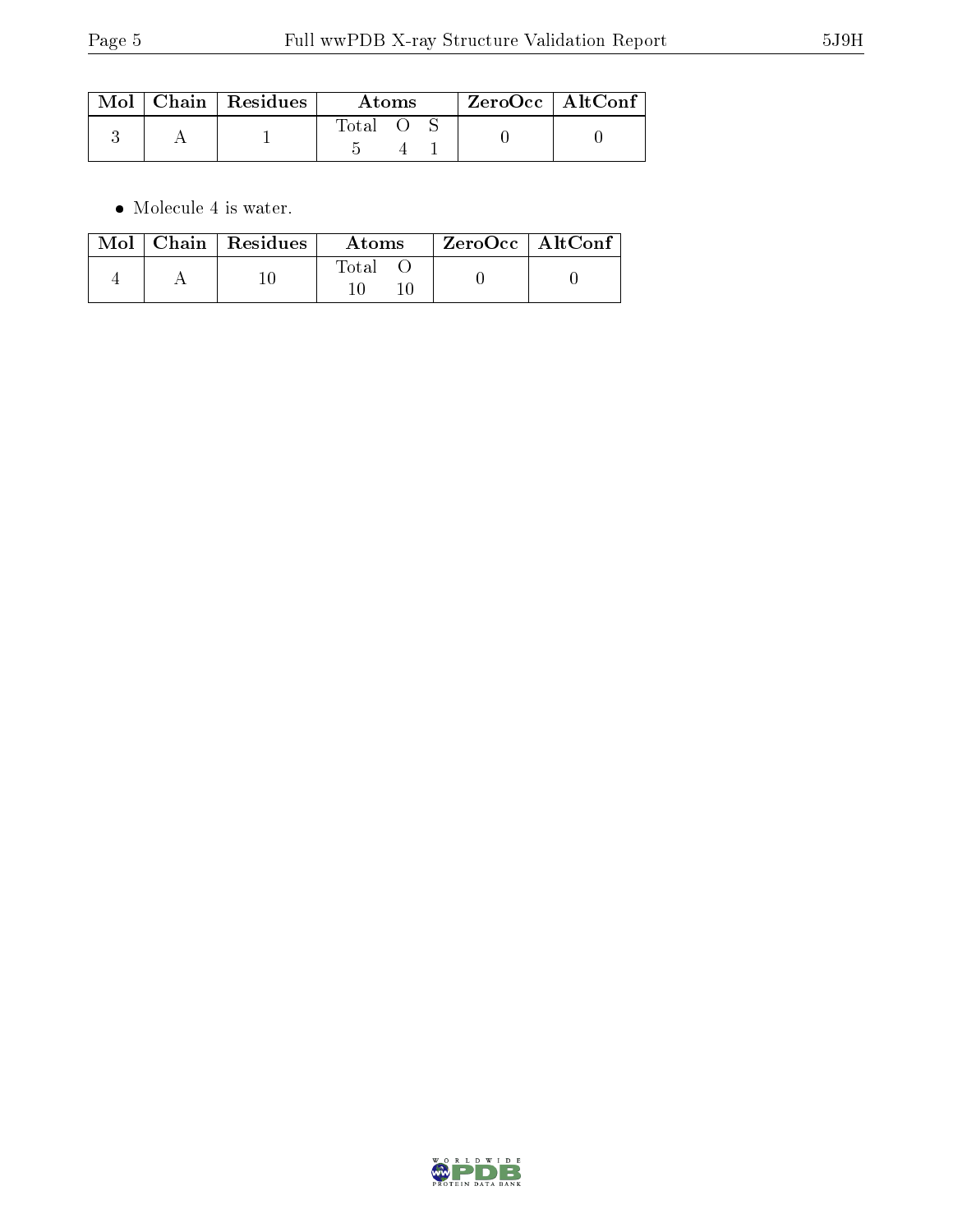# 3 Residue-property plots  $(i)$

These plots are drawn for all protein, RNA, DNA and oligosaccharide chains in the entry. The first graphic for a chain summarises the proportions of the various outlier classes displayed in the second graphic. The second graphic shows the sequence view annotated by issues in geometry and electron density. Residues are color-coded according to the number of geometric quality criteria for which they contain at least one outlier: green  $= 0$ , yellow  $= 1$ , orange  $= 2$  and red  $= 3$  or more. A red dot above a residue indicates a poor fit to the electron density ( $RSRZ > 2$ ). Stretches of 2 or more consecutive residues without any outlier are shown as a green connector. Residues present in the sample, but not in the model, are shown in grey.



• Molecule 1: Envelopment polyprotein

• Molecule 2: beta-D-mannopyranose-(1-4)-2-acetamido-2-deoxy-beta-D-glucopyranose-(1-4)-2-ac etamido-2-deoxy-beta-D-glucopyranose

| $\blacksquare$<br>$\sim$<br>$\bullet$<br>and street. | 67% | 33% |
|------------------------------------------------------|-----|-----|
|                                                      |     |     |



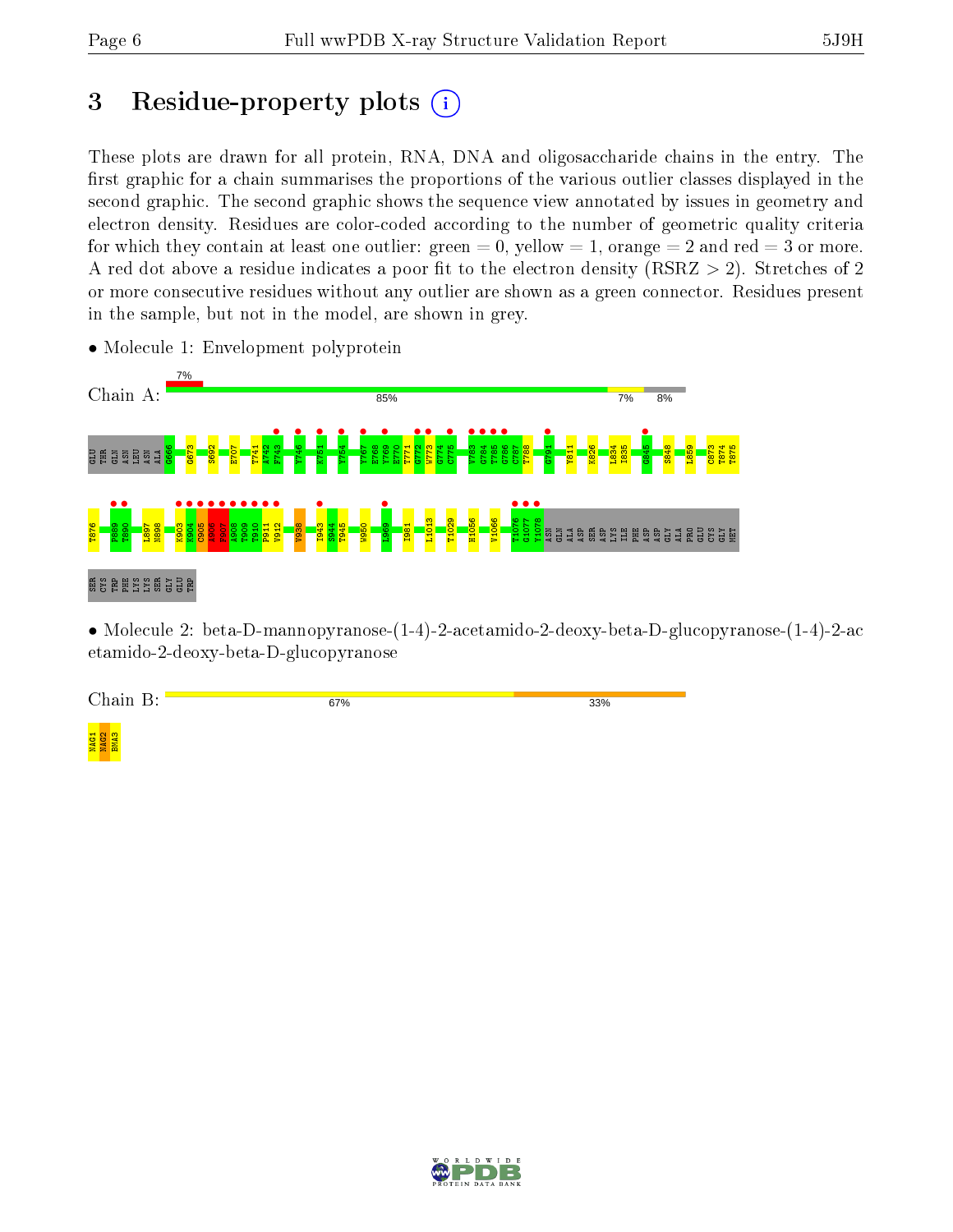# 4 Data and refinement statistics  $(i)$

| Property                                                      | Value                                           | Source     |
|---------------------------------------------------------------|-------------------------------------------------|------------|
| Space group                                                   | I 213                                           | Depositor  |
| Cell constants                                                | 138.52Å<br>138.52Å<br>$138.52\text{\AA}$        |            |
| a, b, c, $\alpha$ , $\beta$ , $\gamma$                        | $90.00^\circ$<br>$90.00^\circ$<br>$90.00^\circ$ | Depositor  |
| Resolution $(A)$                                              | 49.00<br>$-2.50$                                | Depositor  |
|                                                               | 48.97<br>$-2.50$                                | <b>EDS</b> |
| % Data completeness                                           | 99.5 (49.00-2.50)                               | Depositor  |
| (in resolution range)                                         | 99.6 (48.97-2.50)                               | <b>EDS</b> |
| $R_{merge}$                                                   | 0.07                                            | Depositor  |
| $\mathrm{R}_{sym}$                                            | (Not available)                                 | Depositor  |
| $\sqrt{I/\sigma}(I) > 1$                                      | $\overline{2.08}$ (at 2.51Å)                    | Xtriage    |
| Refinement program                                            | <b>REFMAC 5.8.0135</b>                          | Depositor  |
|                                                               | $0.208$ , $0.258$                               | Depositor  |
| $R, R_{free}$                                                 | 0.217<br>0.215<br>$\mathbb{R}^2$                | DCC        |
| $R_{free}$ test set                                           | 801 reflections $(5.20\%)$                      | wwPDB-VP   |
| Wilson B-factor $(A^2)$                                       | 57.8                                            | Xtriage    |
| Anisotropy                                                    | 0.000                                           | Xtriage    |
| Bulk solvent $k_{sol}(e/\text{\AA}^3), B_{sol}(\text{\AA}^2)$ | $0.34$ , $42.4$                                 | <b>EDS</b> |
| $\overline{L-test for }$ twinning <sup>2</sup>                | $< L >$ = 0.49, $< L2$ > = 0.32                 | Xtriage    |
| Estimated twinning fraction                                   | $0.044$ for $-l,-k,-h$                          | Xtriage    |
| $F_o, F_c$ correlation                                        | 0.94                                            | <b>EDS</b> |
| Total number of atoms                                         | 3203                                            | wwPDB-VP   |
| Average B, all atoms $(A^2)$                                  | 67.0                                            | wwPDB-VP   |

Xtriage's analysis on translational NCS is as follows: The largest off-origin peak in the Patterson function is  $3.20\%$  of the height of the origin peak. No significant pseudotranslation is detected.

<sup>&</sup>lt;sup>2</sup>Theoretical values of  $\langle |L| \rangle$ ,  $\langle L^2 \rangle$  for acentric reflections are 0.5, 0.333 respectively for untwinned datasets, and 0.375, 0.2 for perfectly twinned datasets.



<span id="page-6-1"></span><span id="page-6-0"></span><sup>1</sup> Intensities estimated from amplitudes.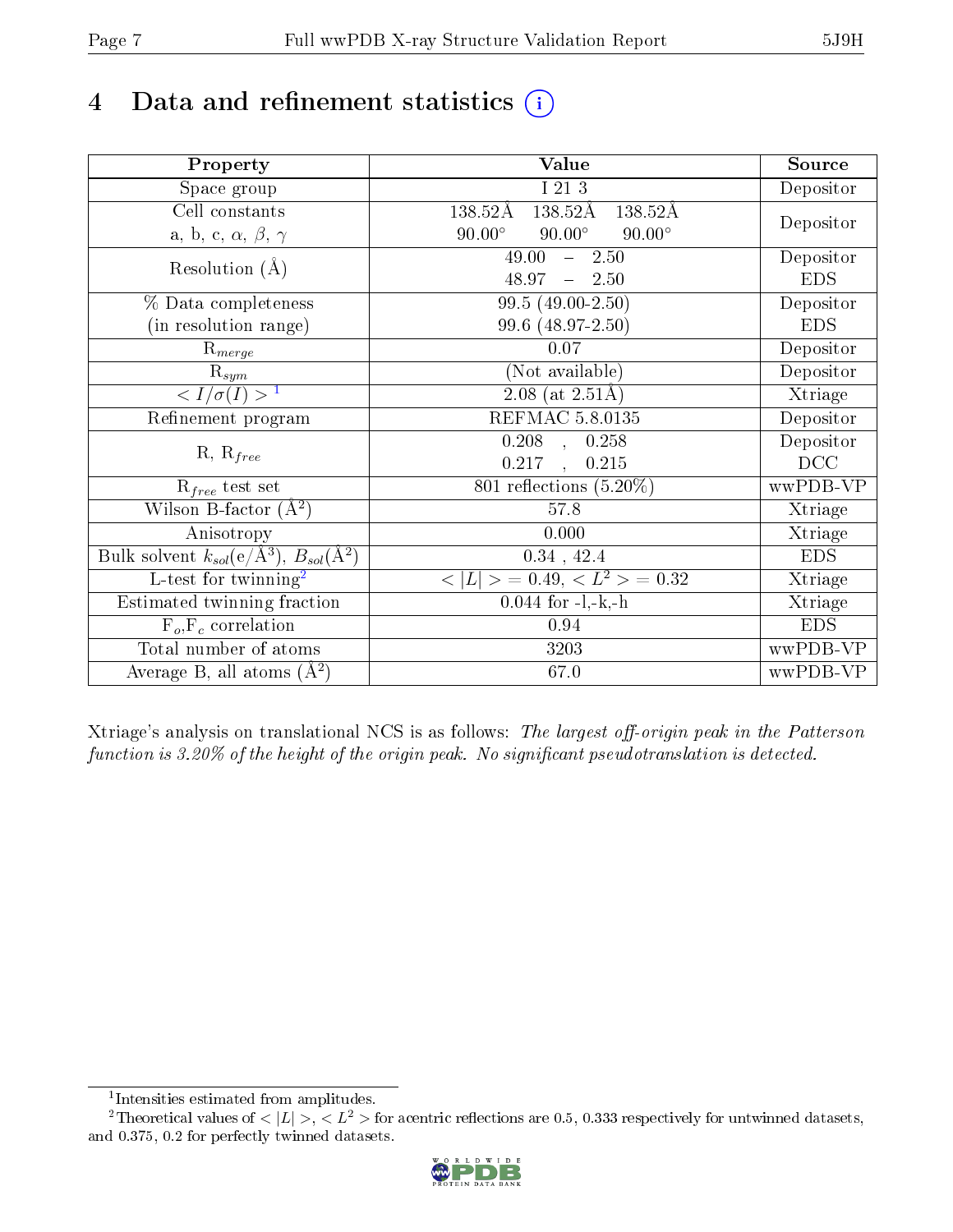# 5 Model quality  $(i)$

## 5.1 Standard geometry  $(i)$

Bond lengths and bond angles in the following residue types are not validated in this section: BMA, NAG, SO4

The Z score for a bond length (or angle) is the number of standard deviations the observed value is removed from the expected value. A bond length (or angle) with  $|Z| > 5$  is considered an outlier worth inspection. RMSZ is the root-mean-square of all Z scores of the bond lengths (or angles).

| Mol | Chain |      | Bond lengths                 | Bond angles |                 |  |
|-----|-------|------|------------------------------|-------------|-----------------|--|
|     |       |      | RMSZ $\mid \#Z \mid >5$ RMSZ |             | $\# Z  > 5$     |  |
|     |       | 0.47 | 0/3223                       | 0.66        | $2/4375(0.0\%)$ |  |

There are no bond length outliers.

All (2) bond angle outliers are listed below:

| Mol | Chain   Res   Type |     | $\bold{Atoms}$                   | $\Box$ Observed $(^\circ)$   Ideal $(^\circ)$ |         |
|-----|--------------------|-----|----------------------------------|-----------------------------------------------|---------|
|     |                    | 907 | PHE $\vert$ N-CA-CB $\vert$ 7.13 | 123 44                                        | 110 60  |
|     |                    | 906 | ALA $\mid$ CB-CA-C $\mid$ -5.22  | 102-28                                        | 110-10- |

There are no chirality outliers.

There are no planarity outliers.

## 5.2 Too-close contacts  $(i)$

In the following table, the Non-H and H(model) columns list the number of non-hydrogen atoms and hydrogen atoms in the chain respectively. The H(added) column lists the number of hydrogen atoms added and optimized by MolProbity. The Clashes column lists the number of clashes within the asymmetric unit, whereas Symm-Clashes lists symmetry related clashes.

|  |      |      | Mol   Chain   Non-H   H(model)   H(added)   Clashes   Symm-Clashes |
|--|------|------|--------------------------------------------------------------------|
|  | 3149 | 3039 |                                                                    |
|  |      |      |                                                                    |
|  |      |      |                                                                    |
|  |      |      |                                                                    |
|  | 3203 | 3073 |                                                                    |

The all-atom clashscore is defined as the number of clashes found per 1000 atoms (including hydrogen atoms). The all-atom clashscore for this structure is 3.

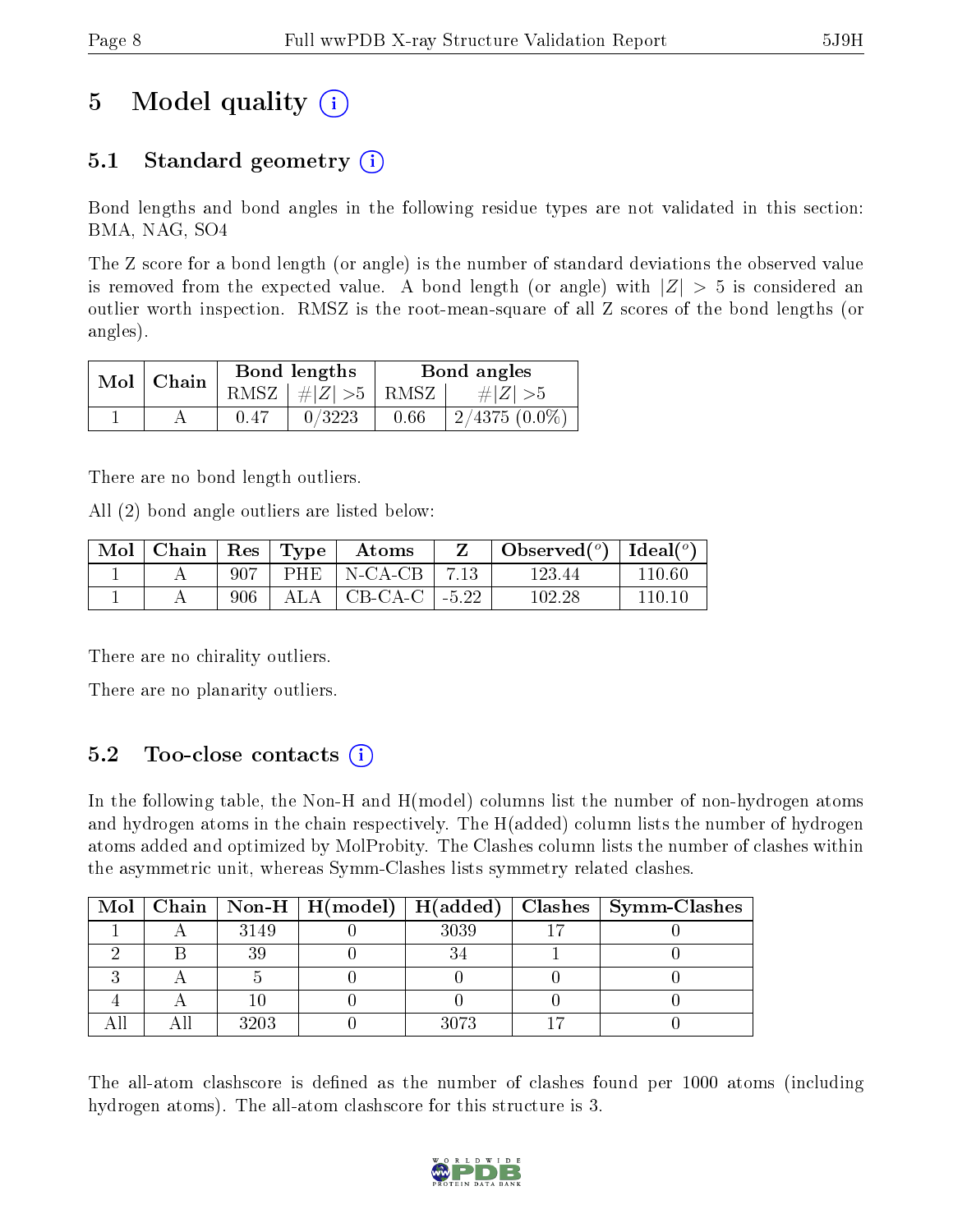| $Atom-1$            | $\boldsymbol{\mathrm{Atom}\text{-}2}$ | Interatomic<br>(A)<br>distance | Clash<br>(A)<br>overlap |
|---------------------|---------------------------------------|--------------------------------|-------------------------|
| 1: A:906: ALA:O     | 1: A:907: PHE:HD2                     | 1.07                           | 1.29                    |
| 1:A:906:ALA:O       | $1: A:907:$ PHE:CD2                   | 1.85                           | 1.29                    |
| 1: A:906:ALA:C      | $1: A:907:$ PHE:CD2                   | 2.61                           | 0.73                    |
| 1:A:859:LEU:HD12    | 2:B:2:NAG:H83                         | 1.81                           | 0.62                    |
| 1:A:673:GLY:N       | 1: A:835: ILE: HDI1                   | 2.17                           | 0.59                    |
| 1:A:1013:LEU:HD21   | 1: A: 1029: THR: HG23                 | 1.89                           | 0.53                    |
| 1: A:981: ILE: HDI1 | 1: A: 1056: HIS: HB3                  | 1.90                           | 0.53                    |
| 1: A:897:LEU:O      | 1:A:898:ASN:HB3                       | 2.11                           | 0.50                    |
| 1: A:811: TYR:OH    | 1: A:848: SER:OG                      | 2.25                           | 0.49                    |
| 1: A:741:THR:HG21   | 1: A:911: PRO:O                       | 2.15                           | 0.46                    |
| 1: A:938: VAL: HG23 | 1: A:950:TRP:HB2                      | 1.96                           | 0.46                    |
| 1: A:897:LEU:HA     | 1: A:897:LEU:HD13                     | 1.72                           | 0.44                    |
| 1: A:874:THR:HG22   | 1: A:875:THR:HG23                     | 2.00                           | 0.44                    |
| 1: A:788:THR:HG21   | 1: A:903: LYS: HD3                    | 2.00                           | 0.43                    |
| 1:A:905:CYS:O       | 1:A:906:ALA:CB                        | 2.67                           | 0.42                    |
| 1:A:826:LYS:HD3     | 1:A:834:LEU:HD13                      | 2.01                           | 0.42                    |
| 1:A:897:LEU:N       | 1: A:897:LEU:HD22                     | 2.35                           | 0.40                    |

All (17) close contacts within the same asymmetric unit are listed below, sorted by their clash magnitude.

There are no symmetry-related clashes.

### 5.3 Torsion angles (i)

#### 5.3.1 Protein backbone (i)

In the following table, the Percentiles column shows the percent Ramachandran outliers of the chain as a percentile score with respect to all X-ray entries followed by that with respect to entries of similar resolution.

The Analysed column shows the number of residues for which the backbone conformation was analysed, and the total number of residues.

| $\mid$ Mol $\mid$ Chain $\mid$ | $\boldsymbol{\mathrm{Analysed}}$                  |  | Favoured   Allowed   Outliers   Percentiles |
|--------------------------------|---------------------------------------------------|--|---------------------------------------------|
|                                | $^+$ 411/448 (92%)   391 (95%)   19 (5%)   1 (0%) |  | $\vert$ 47 68                               |

All (1) Ramachandran outliers are listed below:

| Mol | Chain | $+$ Res $+$ | vpe |
|-----|-------|-------------|-----|
|     |       |             |     |

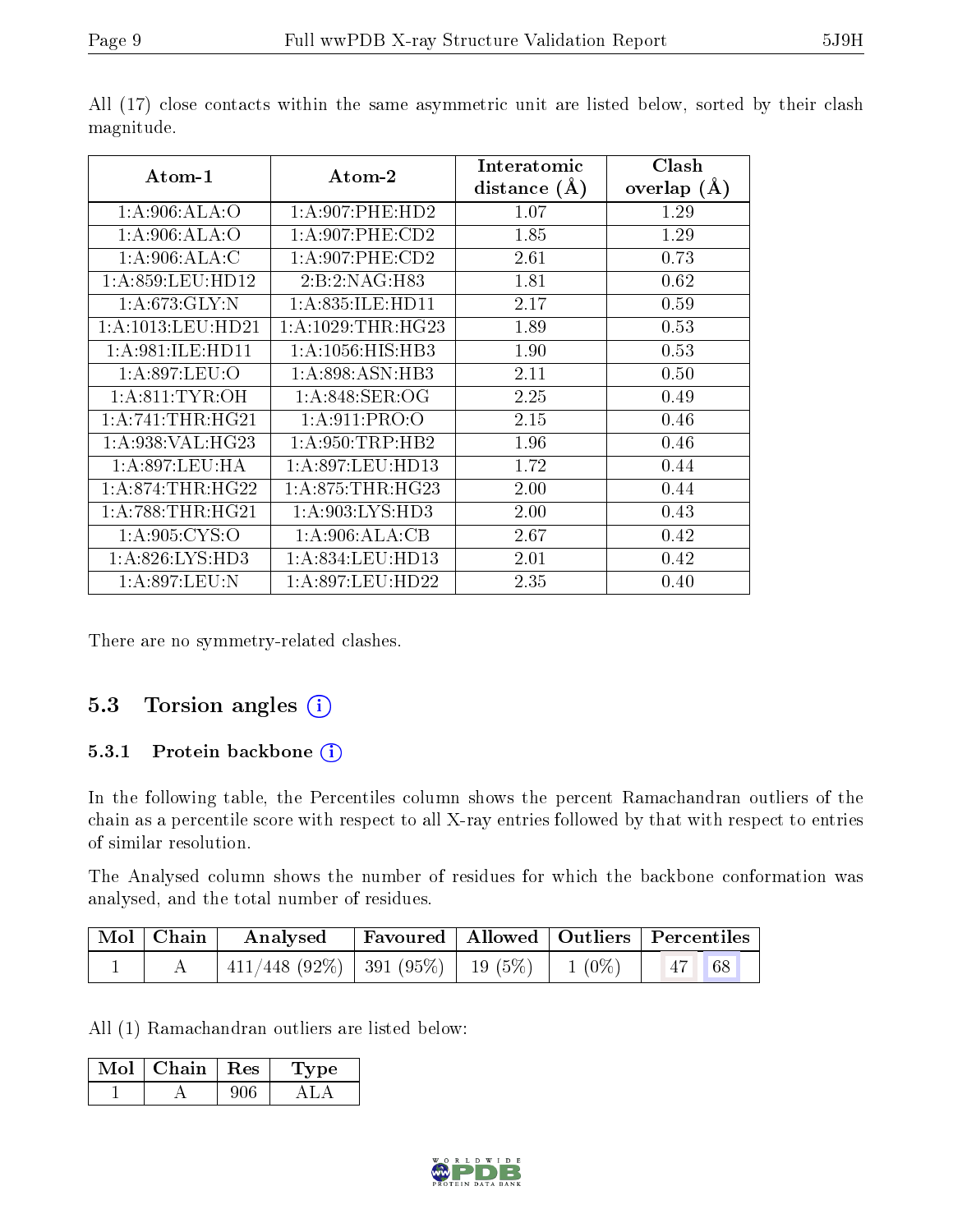#### 5.3.2 Protein sidechains  $(i)$

In the following table, the Percentiles column shows the percent sidechain outliers of the chain as a percentile score with respect to all X-ray entries followed by that with respect to entries of similar resolution.

The Analysed column shows the number of residues for which the sidechain conformation was analysed, and the total number of residues.

| $\vert$ Mol $\vert$ Chain $\vert$ | Analysed Rotameric   Outliers   Percentiles                       |  |  |  |
|-----------------------------------|-------------------------------------------------------------------|--|--|--|
|                                   | $\mid$ 353/382 (92%) $\mid$ 340 (96%) $\mid$ 13 (4%) $\mid$ 34 60 |  |  |  |

All (13) residues with a non-rotameric sidechain are listed below:

| Mol          | Chain | Res  | Type                           |
|--------------|-------|------|--------------------------------|
| $\mathbf{1}$ | А     | 692  | SER                            |
| $\mathbf{1}$ | А     | 707  | $\mathrm{GL} \bar{\mathrm{U}}$ |
| 1            | A     | 771  | THR                            |
| $\mathbf{1}$ | A     | 773  | TRP                            |
| $\mathbf{1}$ | А     | 873  | <b>CYS</b>                     |
| 1            | A     | 876  | THR                            |
| 1            | A     | 905  | <b>CYS</b>                     |
| $\mathbf{1}$ | А     | 907  | PHE                            |
| 1            | А     | 912  | <b>VAL</b>                     |
| $\mathbf{1}$ | A     | 938  | VAL                            |
| $\mathbf{1}$ | А     | 943  | ILE                            |
| 1            | А     | 945  | THR                            |
|              |       | 1066 | VAI.                           |

Some sidechains can be flipped to improve hydrogen bonding and reduce clashes. All (1) such sidechains are listed below:

| Mol | Chain   Res | Type |
|-----|-------------|------|
|     |             |      |

#### $5.3.3$  RNA  $(i)$

There are no RNA molecules in this entry.

#### 5.4 Non-standard residues in protein, DNA, RNA chains (i)

There are no non-standard protein/DNA/RNA residues in this entry.

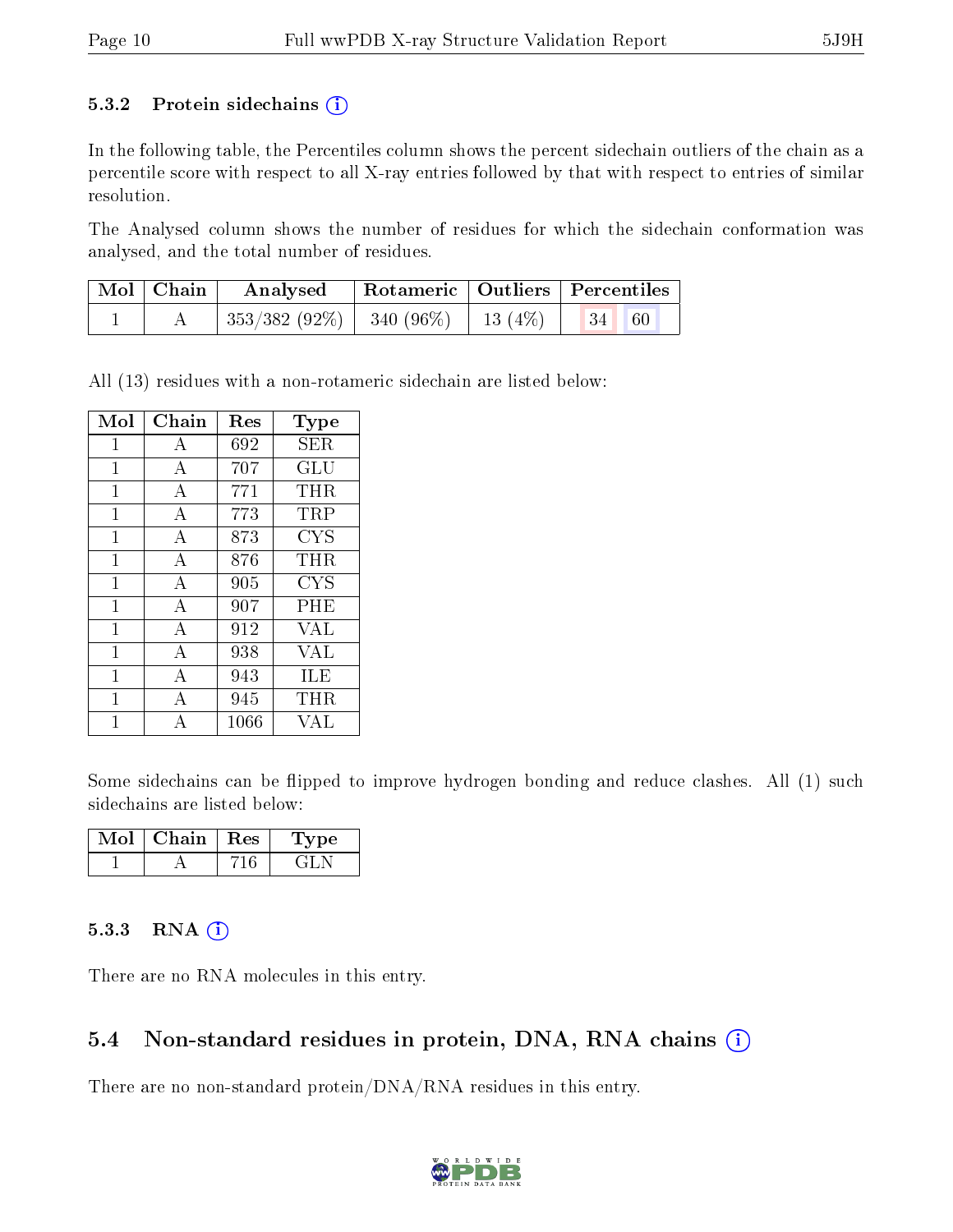### 5.5 Carbohydrates (i)

3 monosaccharides are modelled in this entry.

In the following table, the Counts columns list the number of bonds (or angles) for which Mogul statistics could be retrieved, the number of bonds (or angles) that are observed in the model and the number of bonds (or angles) that are dened in the Chemical Component Dictionary. The Link column lists molecule types, if any, to which the group is linked. The Z score for a bond length (or angle) is the number of standard deviations the observed value is removed from the expected value. A bond length (or angle) with  $|Z| > 2$  is considered an outlier worth inspection. RMSZ is the root-mean-square of all Z scores of the bond lengths (or angles).

| Mol      |      |  | ${\bf Chain}$ |                |            | ${\rm Res}$ | Link            |          | Bond lengths |             |  | Bond angles |  |  |
|----------|------|--|---------------|----------------|------------|-------------|-----------------|----------|--------------|-------------|--|-------------|--|--|
|          | Type |  |               |                | Counts     | RMSZ        | Z  <br>$\sim$ 2 | Counts   | RMSZ         | # $ Z  > 2$ |  |             |  |  |
| $\Omega$ | NAG  |  |               | 1,2            | 14, 14, 15 | 0.64        |                 | 17,19,21 | 2.08         | $(41\%)$    |  |             |  |  |
| ച        | NAG. |  | റ             | $\overline{2}$ | 14, 14, 15 | 0.59        |                 | 17,19,21 | 0.91         | (5%)        |  |             |  |  |
| ച        | BMA  |  | $\mathcal{Q}$ |                | 11, 11, 12 | 0.56        |                 | 15,15,1  | 1.05         | $[6\%]$     |  |             |  |  |

In the following table, the Chirals column lists the number of chiral outliers, the number of chiral centers analysed, the number of these observed in the model and the number defined in the Chemical Component Dictionary. Similar counts are reported in the Torsion and Rings columns. '-' means no outliers of that kind were identified.

| Mol |            |  | Type   Chain   Res   Link   Chirals | <b>Torsions</b>         | Rings |
|-----|------------|--|-------------------------------------|-------------------------|-------|
|     | NAG        |  | $\sim$                              | $2/6/23/26$   $0/1/1/1$ |       |
|     | <b>NAG</b> |  |                                     | $1/6/23/26$   $0/1/1/1$ |       |
|     | <b>BMA</b> |  |                                     | 0/2/19/22               |       |

There are no bond length outliers.

All (9) bond angle outliers are listed below:

| Mol                         | Chain | Res            | Type | Atoms      | Z       | Observed $(^\circ)$ | $\text{Ideal}({}^o)$ |
|-----------------------------|-------|----------------|------|------------|---------|---------------------|----------------------|
| 2                           | В     |                | NAG  | $C8-C7-N2$ | 4.16    | 123.14              | 116.10               |
| $\mathcal{D}_{\mathcal{L}}$ | В     |                | NAG  | $C2-N2-C7$ | 3.73    | 128.22              | 122.90               |
| 2                           | В     |                | NAG  | $C1-C2-N2$ | $-2.97$ | 105.42              | 110.49               |
| $\overline{2}$              | В     |                | NAG  | $C1-O5-C5$ | 2.68    | 115.83              | 112.19               |
| $\mathcal{D}$               | В     | 3              | BMA  | $C1-C2-C3$ | 2.33    | 112.53              | 109.67               |
| 2                           | В     | $\overline{2}$ | NAG  | $C4-C3-C2$ | 2.32    | 114.42              | 111.02               |
| $\overline{2}$              | В     |                | NAG  | $C4-C3-C2$ | $-2.28$ | 107.68              | 111.02               |
| $\mathcal{D}$               | В     |                | NAG  | $O7-C7-N2$ | $-2.17$ | 117.97              | 121.95               |
| 2                           | В     |                | NAG  | $O4-C4-C5$ | 2.02    | 114.32              | 109.30               |

There are no chirality outliers.

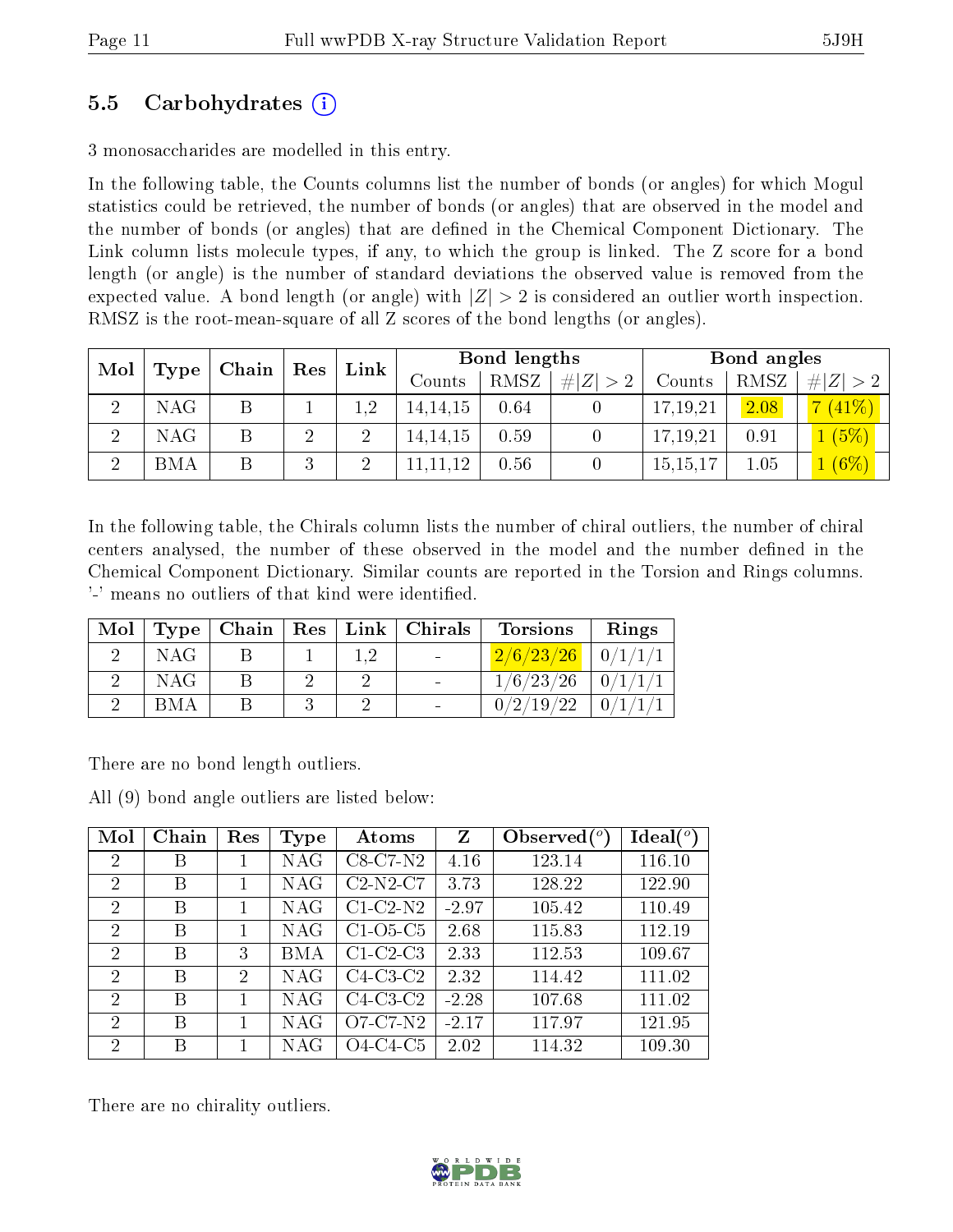| Mol | Chain | Res | Type  | Atoms               |
|-----|-------|-----|-------|---------------------|
|     |       |     | NAG - | $C8-C7-N2-C2$       |
|     |       |     | NAG   | O7-C7-N2-C2         |
|     |       |     | NAG   | $O5 - C5 - C6 - O6$ |

All (3) torsion outliers are listed below:

There are no ring outliers.

1 monomer is involved in 1 short contact:

|  |  | Mol   Chain   Res   Type   Clashes   Symm-Clashes |
|--|--|---------------------------------------------------|
|  |  |                                                   |

The following is a two-dimensional graphical depiction of Mogul quality analysis of bond lengths, bond angles, torsion angles, and ring geometry for oligosaccharide.



### 5.6 Ligand geometry (i)

1 ligand is modelled in this entry.

In the following table, the Counts columns list the number of bonds (or angles) for which Mogul statistics could be retrieved, the number of bonds (or angles) that are observed in the model and the number of bonds (or angles) that are defined in the Chemical Component Dictionary. The

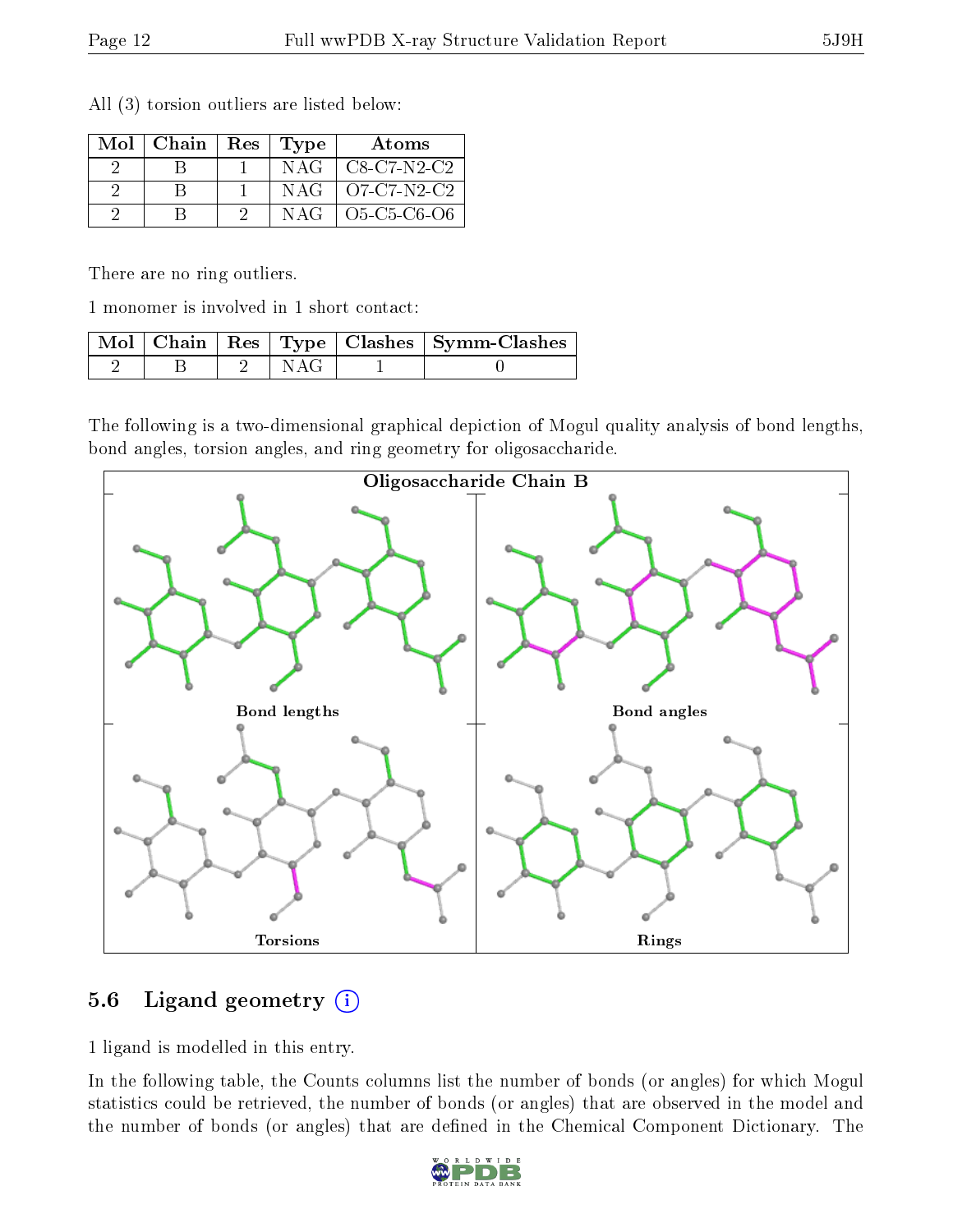Link column lists molecule types, if any, to which the group is linked. The Z score for a bond length (or angle) is the number of standard deviations the observed value is removed from the expected value. A bond length (or angle) with  $|Z| > 2$  is considered an outlier worth inspection. RMSZ is the root-mean-square of all Z scores of the bond lengths (or angles).

| Mol | $\Gamma$ Type $\Gamma$ | Chain | $\operatorname{Res}$ | Link   |        | Bond lengths |         |               | Bond angles |         |
|-----|------------------------|-------|----------------------|--------|--------|--------------|---------|---------------|-------------|---------|
|     |                        |       |                      |        | Counts | RMSZ         | $\# Z $ | Counts   RMSZ |             | $\# Z $ |
|     | SO4                    |       | $120\,\mathrm{I}$    | $\sim$ | ュュコ    | 0.32         |         | 6.6.6         | $0.10\,$    |         |

There are no bond length outliers.

There are no bond angle outliers.

There are no chirality outliers.

There are no torsion outliers.

There are no ring outliers.

No monomer is involved in short contacts.

### 5.7 [O](https://www.wwpdb.org/validation/2017/XrayValidationReportHelp#nonstandard_residues_and_ligands)ther polymers  $(i)$

There are no such residues in this entry.

### 5.8 Polymer linkage issues (i)

There are no chain breaks in this entry.

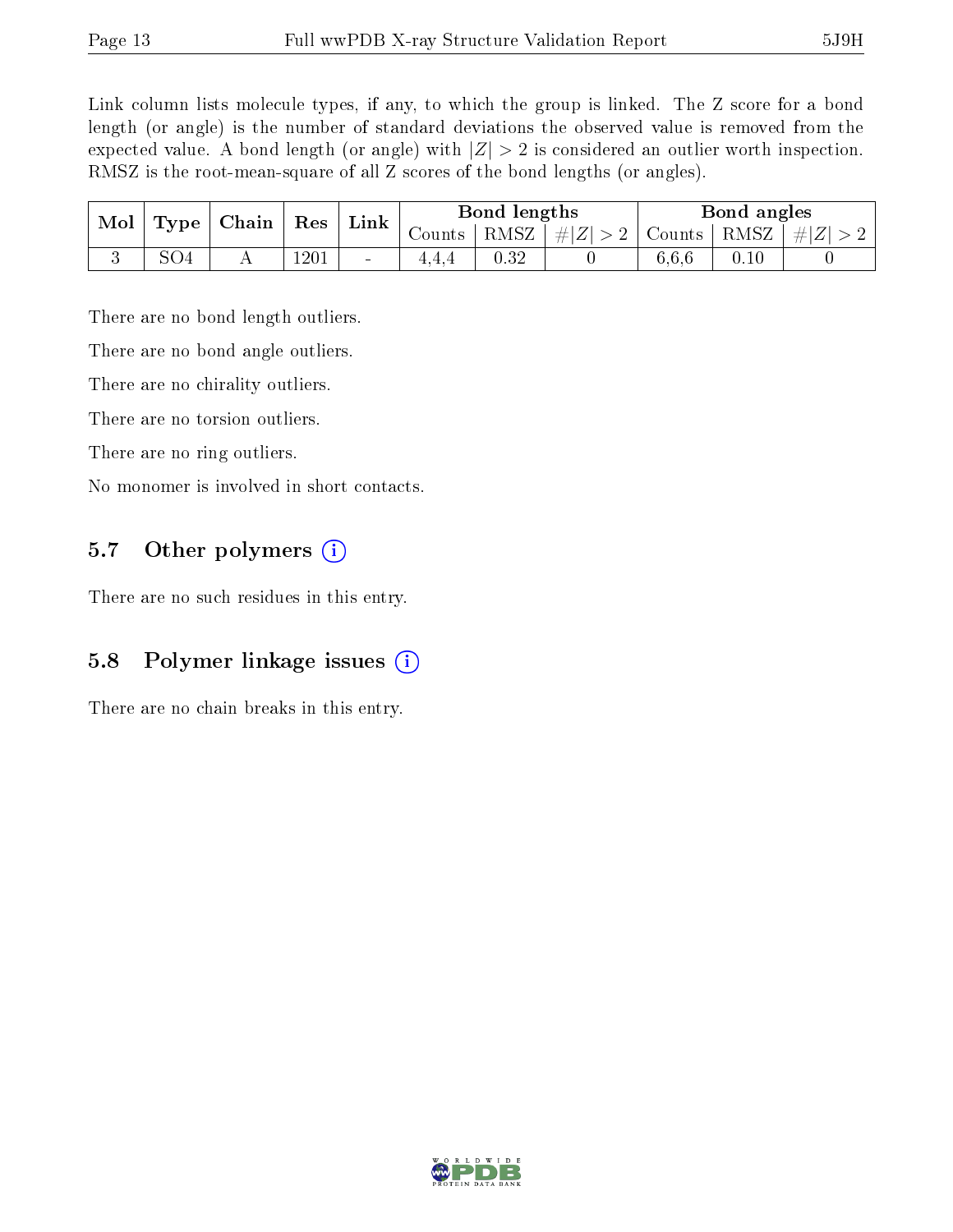# 6 Fit of model and data  $(i)$

## 6.1 Protein, DNA and RNA chains  $(i)$

In the following table, the column labelled  $#RSRZ> 2'$  contains the number (and percentage) of RSRZ outliers, followed by percent RSRZ outliers for the chain as percentile scores relative to all X-ray entries and entries of similar resolution. The OWAB column contains the minimum, median,  $95<sup>th</sup>$  percentile and maximum values of the occupancy-weighted average B-factor per residue. The column labelled ' $Q< 0.9$ ' lists the number of (and percentage) of residues with an average occupancy less than 0.9.

| $\text{Mol}$ | ∣ Chain | Analysed         | $<$ RSRZ $>$ | $\#\text{RSRZ}\text{>2}$              | $OWAB(A^2)$ | $\mid$ Q<0.9 |
|--------------|---------|------------------|--------------|---------------------------------------|-------------|--------------|
|              |         | $413/448$ (92\%) | 0.44         | $\mid$ 32 (7%) 13 13 45, 59, 116, 139 |             |              |

All (32) RSRZ outliers are listed below:

| Mol            | Chain              | Res              | Type                          | <b>RSRZ</b>      |
|----------------|--------------------|------------------|-------------------------------|------------------|
| $\overline{1}$ | $\overline{\rm A}$ | 769              | <b>TYR</b>                    | 9.9              |
| $\overline{1}$ | $\overline{\rm A}$ | 773              | <b>TRP</b>                    | $\overline{7.3}$ |
| $\overline{1}$ | $\overline{\rm A}$ | 772              | $\overline{\text{GLY}}$       | 6.0              |
| $\overline{1}$ | $\overline{\rm A}$ | 911              | PRO                           | 5.9              |
| $\overline{1}$ | $\overline{\rm A}$ | $\overline{910}$ | <b>THR</b>                    | $\overline{5.3}$ |
| $\mathbf{1}$   | $\overline{\rm A}$ | 1077             | $\overline{\text{GLY}}$       | 4.6              |
| $\overline{1}$ | $\overline{\rm A}$ | 908              | $\mathrm{AL}\bar{\mathrm{A}}$ | 4.1              |
| $\overline{1}$ | $\overline{A}$     | 909              | <b>THR</b>                    | $\overline{4.1}$ |
| $\overline{1}$ | $\overline{\rm A}$ | 907              | PHE                           | $\overline{4.0}$ |
| $\overline{1}$ | $\overline{A}$     | 785              | <b>THR</b>                    | 3.7              |
| $\mathbf{1}$   | $\overline{\rm A}$ | 906              | $\overline{\rm ALA}$          | $\overline{3.7}$ |
| $\overline{1}$ | $\overline{\rm A}$ | 905              | $\overline{\text{CYS}}$       | 3.6              |
| $\overline{1}$ | $\overline{\rm A}$ | 786              | $\overline{\text{GLY}}$       | 3.6              |
| $\overline{1}$ | $\overline{\rm A}$ | 904              | $\overline{\text{LYS}}$       | 3.4              |
| $\overline{1}$ | $\overline{\rm A}$ | 751              | $\overline{\text{LYS}}$       | $\overline{3.2}$ |
| $\overline{1}$ | $\overline{\rm A}$ | 1078             | <b>TYR</b>                    | $\overline{3.2}$ |
| $\overline{1}$ | $\overline{\rm A}$ | 889              | $\overline{\text{PRO}}$       | $\overline{3.0}$ |
| $\mathbf{1}$   | $\overline{\rm A}$ | 784              | $\overline{\text{GLY}}$       | 3.0              |
| $\overline{1}$ | $\overline{\rm A}$ | 746              | <b>TYR</b>                    | 2.9              |
| $\mathbf{1}$   | $\overline{\rm A}$ | 754              | <b>TYR</b>                    | $\overline{2.8}$ |
| $\overline{1}$ | $\overline{\rm A}$ | 912              | VAL                           | 2.7              |
| $\overline{1}$ | $\overline{\rm A}$ | $\overline{903}$ | $\overline{\text{LYS}}$       | $\overline{2.7}$ |
| $\overline{1}$ | $\overline{\rm A}$ | 1076             | <b>THR</b>                    | $2.6\,$          |
| $\overline{1}$ | $\overline{\rm A}$ | 943              | $\overline{\text{ILE}}$       | 2.5              |
| $\overline{1}$ | $\overline{\rm A}$ | 845              | GLY                           | $\overline{2.3}$ |
| $\overline{1}$ | $\overline{\rm A}$ | 775              | $\overline{\text{CYS}}$       | 2.1              |
| $\overline{1}$ | $\overline{\rm A}$ | 969              | $\overline{\text{LEU}}$       | 2.1              |

Continued on next page...

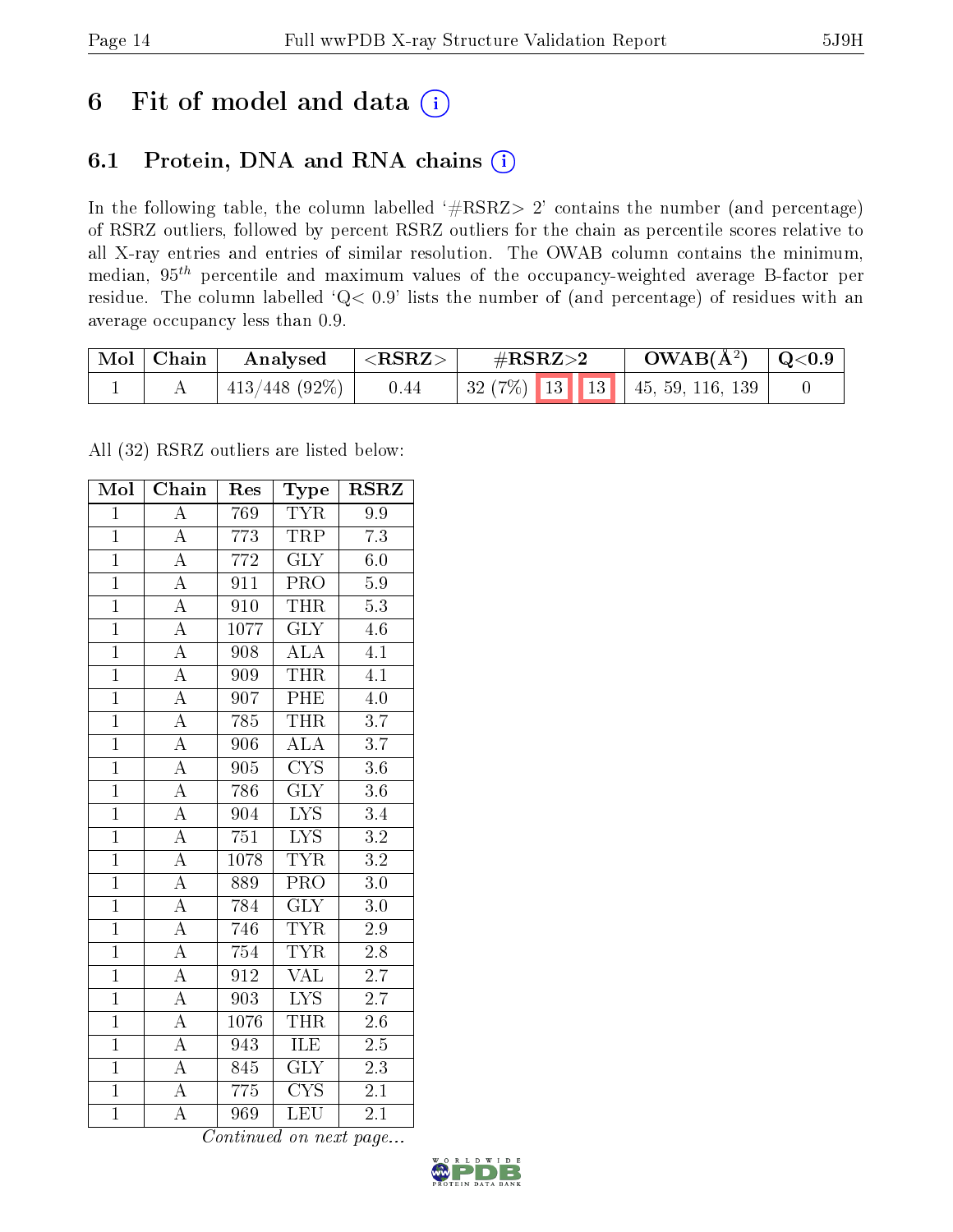Continued from previous page...

| Mol | Chain | Res | <b>Type</b> | <b>RSRZ</b> |
|-----|-------|-----|-------------|-------------|
|     |       | 783 | <b>VAL</b>  | 2.1         |
|     |       | 767 | <b>TYR</b>  | 2.1         |
|     |       | 791 | <b>GLY</b>  | 2.1         |
|     |       | 743 | <b>PHE</b>  | 2.1         |
|     |       | 890 | THR.        | 2.0         |

#### 6.2 Non-standard residues in protein, DNA, RNA chains (i)

There are no non-standard protein/DNA/RNA residues in this entry.

#### 6.3 Carbohydrates  $(i)$

In the following table, the Atoms column lists the number of modelled atoms in the group and the number defined in the chemical component dictionary. The B-factors column lists the minimum, median,  $95<sup>th</sup>$  percentile and maximum values of B factors of atoms in the group. The column labelled 'Q< 0.9' lists the number of atoms with occupancy less than 0.9.

| Mol |     |  | Type   Chain   Res   Atoms |      |      | $RSCC$ RSR B-factors $(A^2)$ Q<0.9 |  |
|-----|-----|--|----------------------------|------|------|------------------------------------|--|
|     | BMA |  | 11/12                      | 0.55 | 0.21 | $\vert$ 101,104,104,104            |  |
|     | NAG |  | 14/15                      |      | 0.42 | 93.97.101.101                      |  |
|     | NAG |  | 14/15                      | 0.76 | 0.38 | 77,81,84,90                        |  |

The following is a graphical depiction of the model fit to experimental electron density for oligosaccharide. Each fit is shown from different orientation to approximate a three-dimensional view.